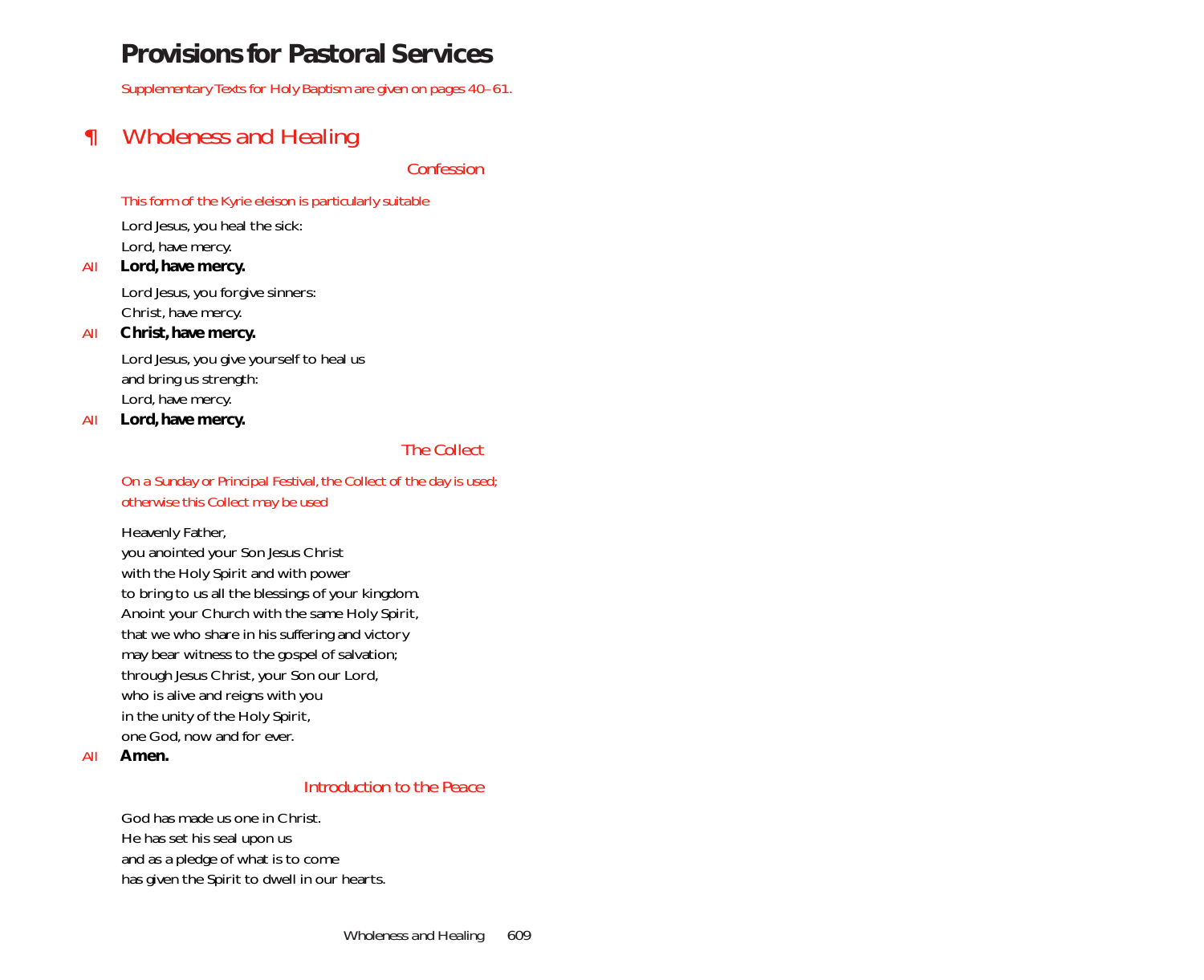# *Eucharistic Prefaces*

#### *Short Prefaces*

#### *For general use*

## <sup>1</sup> *(contemporary language)*

## And now we give you thanks

because you call us out of darkness into your marvellous light, and by the power of your redeeming love you make us whole, that we may be the first fruits of your new creation.

# *(traditional language)*

#### And now we give thee thanks

because thou dost call us out of darkness into thy marvellous light, and by the power of thy redeeming love dost make us whole, that we may be the first fruits of thy new creation.

2 And now we give you thanks

that, taking upon himself our human nature, he shared our joy and our tears, bore all our sickness, and carried all our sorrows. Through death he brought us to the life of his glorious resurrection, giving for frailty eternal strength, and restoring in us the image of your glory.

- 3 And now we give you thanks that you have shown the greatness of your love for us by sending him to share our human nature and accomplish our forgiveness. He embraces us in our weakness, he suffers with the sick and the rejected, and, bringing your healing to the world, he rescues us from every evil.
- 4 And now we give you thanks that through him the sick are healed: the blind regain their sight, the deaf hear, the lame walk, and the outcast are brought home; the poor receive good news and the dead are raised to life.

5 *For use in particular sickness* 

*(especially when the sick have been anointed)* And now we give you thanks because you provide medicine to heal our sickness, and the leaves of the tree of life for the healing of the nations, anointing us with your healing power so that we may be the first fruits of your new creation.

# *Extended Preface*

It is right to give you thanks in sickness and in health, in suffering and in joy, through Christ our Saviour and our Redeemer, who as the Good Samaritan tends the wounds of body and spirit. He stands by us and pours out for our healing the oil of consolation and the wine of renewed hope, turning the darkness of our pain into the dawning light of his kingdom. And so we join with saints and angels for ever praising you and *saying*:

# *The Preface for the Blessing of the Oils is found on page 585.*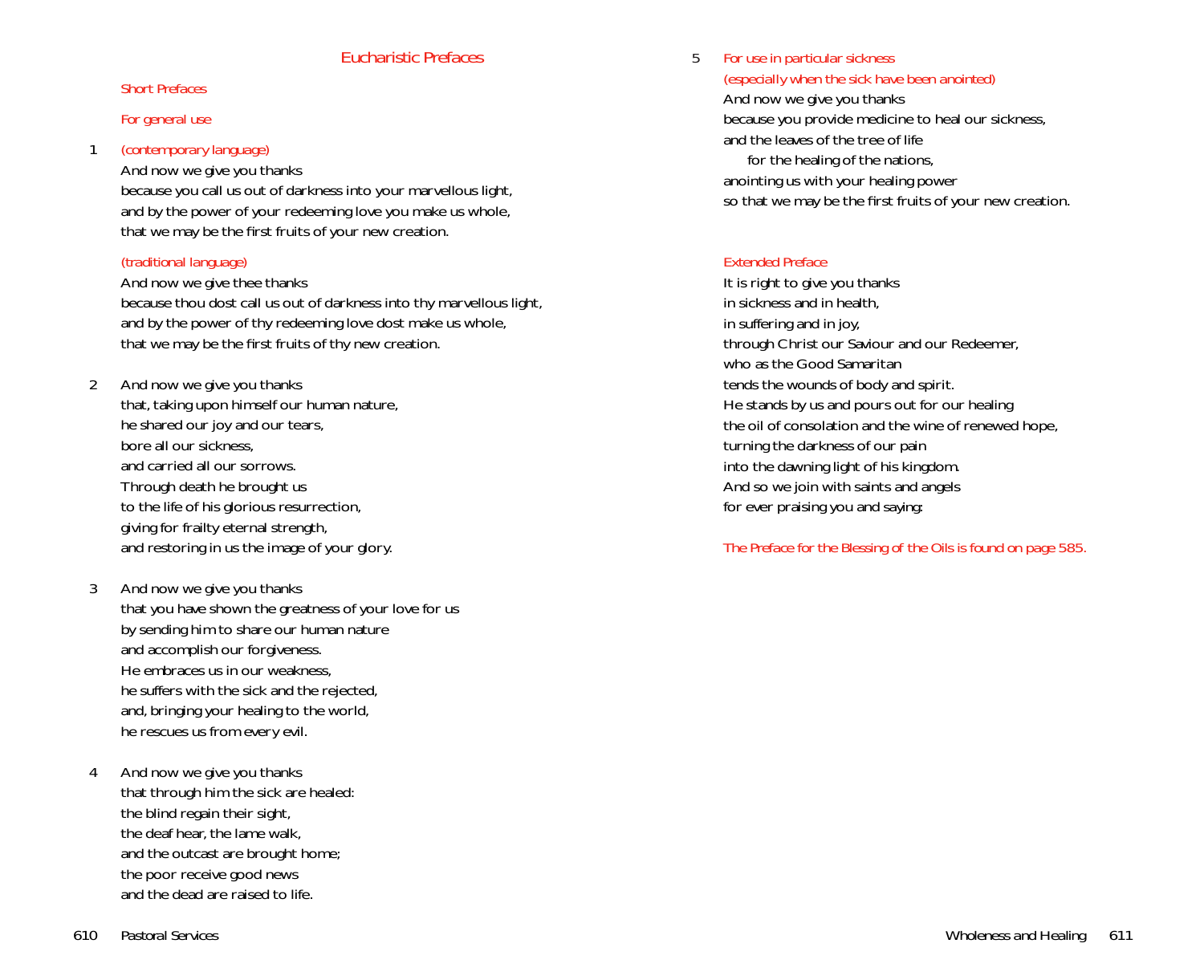# *Post Communion*

### *The Post Communion of the day or this Post Communion is used*

God of all compassion,

by the dying and rising of your Christ you restore us to yourself and enfold us in your love. May we who have been refreshed with the bread of life and the cup of salvation be renewed by your healing Spirit and be made ready for the coming of your kingdom; through Jesus Christ our Lord.

#### *All* **Amen.**

#### *Blessing*

May God the holy and undivided Trinity preserve you in body, mind and spirit, and bring you safe to that heavenly country where peace and harmony reign; and the blessing of God almighty, the Father, the Son, and the Holy Spirit, be among you and remain with you always.

#### *All* **Amen.**

# *¶ Marriage*

# *Invitation to Confession*

#### *A minister uses these or other suitable words*

As we prepare to hear God's word and to celebrate the marriage of *N* and *N*, we remember our human frailty and our need for God's help in all that we do.

# *(or)*

Gathered together as God's family, let us ask forgiveness from our heavenly Father, for he is full of gentleness and compassion.

#### *(or)*

We come to God as one from whom no secrets are hidden. to ask for his forgiveness and peace.

# *Confession and Absolution*

*All* **Lord our God,**

**in our sin we have avoided your call. Our love for you is like a morning cloud, like the dew that goes away early. Have mercy on us; deliver us from judgement; bind up our wounds and revive us; in Jesus Christ our Lord. Amen.**

# *The president says*

The Lord forgive *you your* sin, unite *you* in the love which took Christ to the cross, and bring *you* in the Spirit to his wedding feast in heaven. *All* **Amen.**

*(or)*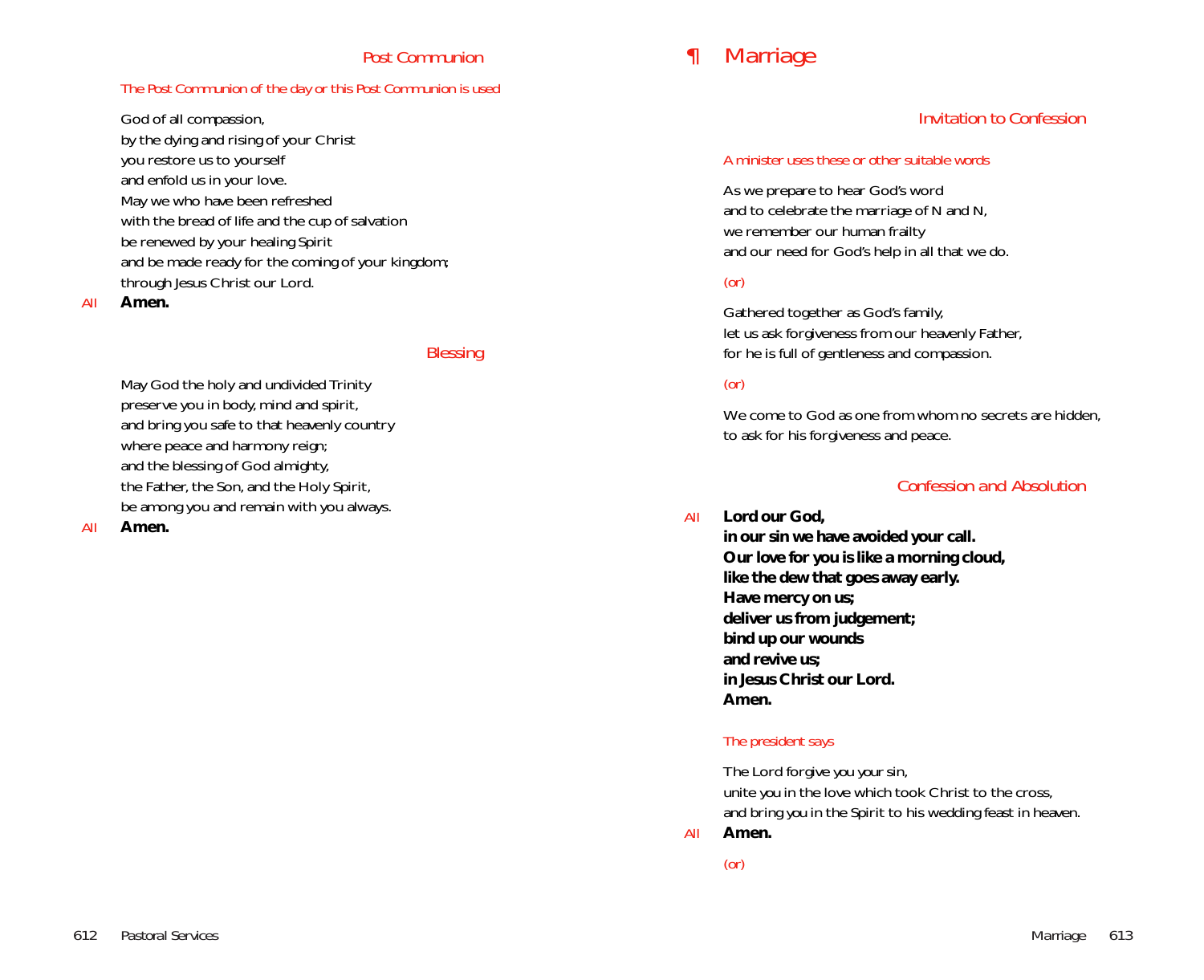Lord, in our weakness you are our strength. Lord, have mercy.

#### *All* **Lord, have mercy.**

Lord, when we stumble, you raise us up. Christ, have mercy.

#### *All* **Christ, have mercy.**

Lord, when we fail, you give us new life. Lord, have mercy.

# *All* **Lord, have mercy.**

# *The president says*

May God in his goodness forgive *us our* sins, grant *us* strength in *our* weakness, and bring *us* to eternal life, through Jesus Christ our Lord.

*All* **Amen.**

# *The Collect*

God our Father,

from the beginning, you have blessed creation with abundant life. Pour out your blessings upon *N* and *N,* that they may be joined in mutual love and companionship, in holiness and commitment to each other. We ask this through our Lord Jesus Christ your Son, who is alive and reigns with you, in the unity of the Holy Spirit, one God, now and for ever.

*All* **Amen.**

# *Gospel Acclamation*

Alleluia, alleluia. God made them male and female and the two will become one. *cf Mark 10.8 All* **Alleluia.**

# *(or)*

Alleluia, alleluia. God is love; let us love one another as God has loved us. *cf 1 John 4.8-11 All* **Alleluia.**

# *Introduction to the Peace*

To crown all things there must be love. Let the peace of Christ rule in your hearts. The peace of the Lord be always with you *All* **and also with you.**

# *(or)*

We have celebrated the love of *N* and *N*. We now celebrate God's love for all of us. Peace, in Christ, to all of you *1 Peter 5.14 All* **and also with you.**

# *Preparation of the Table and the Gifts*

In your goodness, Lord, accept the gift of our love, and with a father's affection watch over this couple you have joined in the covenant of marriage; through Jesus Christ our Lord.

*All* **Amen.**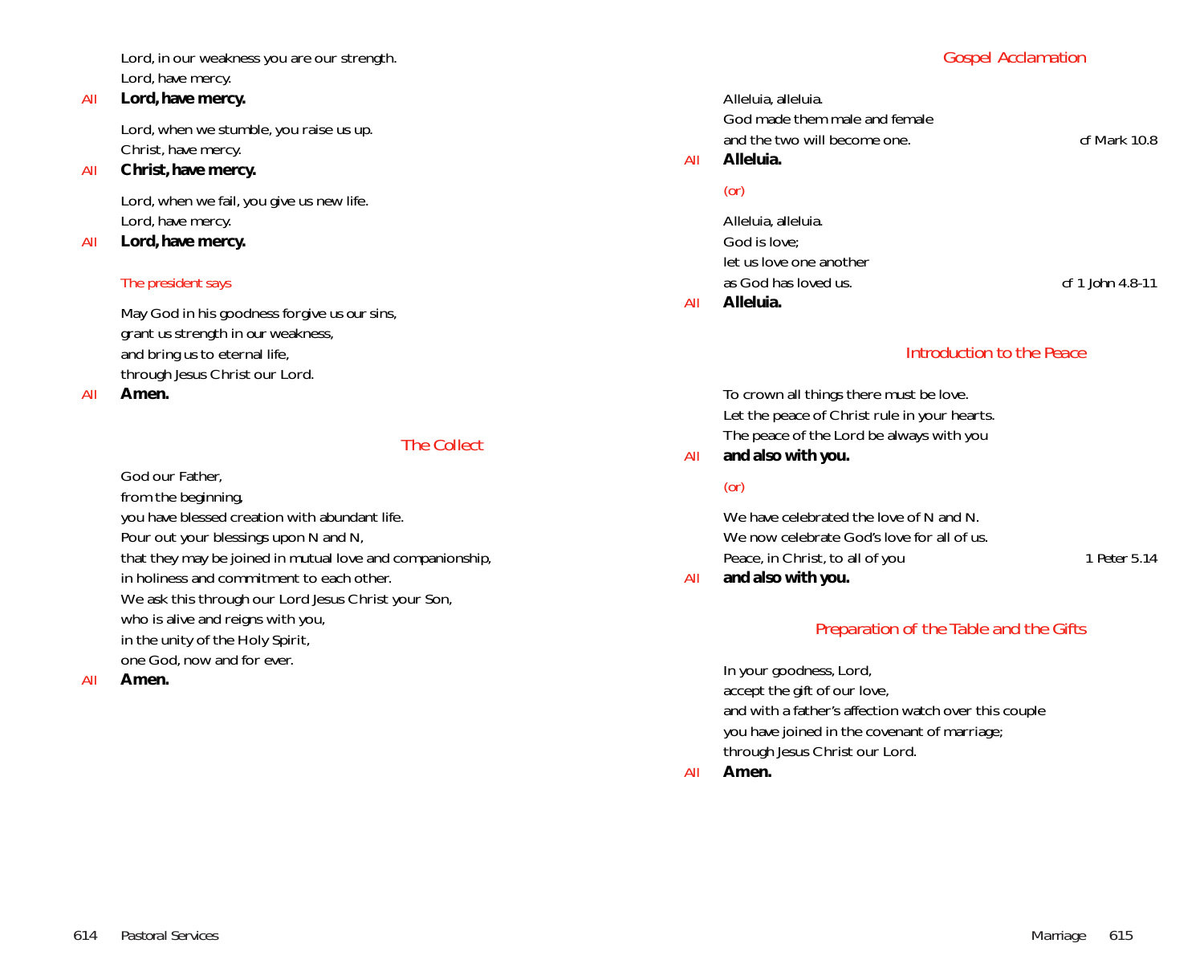# *Eucharistic Prefaces*

# *Short Proper Preface*

And now we give you thanks because you have made the union between Christ and his Church a pattern for the marriage between husband and wife. Therefore with angels …

# *(traditional language)*

And now we give thee thanks because thou hast made the union between Christ and his Church a pattern for the marriage between husband and wife. Therefore with angels …

# *Extended Proper Preface*

All glory, honour, thanks and praise be given to you, creator of heaven and earth. When you made us in your image, creating us male and female, you gave us the gift of marriage. When sin marred that image you healed our brokenness, giving your Son to die for us. Therefore we raise our voices, with all who have served you in every age, to proclaim the glory of your name:

# *Post Communion*

Gracious God, may *N* and *N,* who have been bound together in these holy mysteries, become one in body and soul. May they live in faithfulness and peace and obtain those eternal joys prepared for all who love you; through your Son, Jesus Christ our Lord.

*All* **Amen.**

# *Simple Blessing*

God the Holy Trinity make you strong in faith and love, defend you on every side, and guide you in truth and peace; and the blessing of God almighty, the Father, the Son, and the Holy Spirit, be among you and remain with you always.

*All* **Amen.**

# *Solemn Blessing*

The Lord bless you and keep you:

# *All* **Amen.**

The Lord make his face to shine upon you, and be gracious to you:

*All* **Amen.**

The Lord lift up his countenance upon you and give you peace:

#### *All* **Amen.**

The Lord God almighty, Father, Son and Holy Spirit, the holy and undivided Trinity, guard you, save you, and bring you to that heavenly city, where he lives and reigns for ever and ever. *Numbers 6.24-26 All* **Amen.**

616 *Pastoral Services Marriage* 617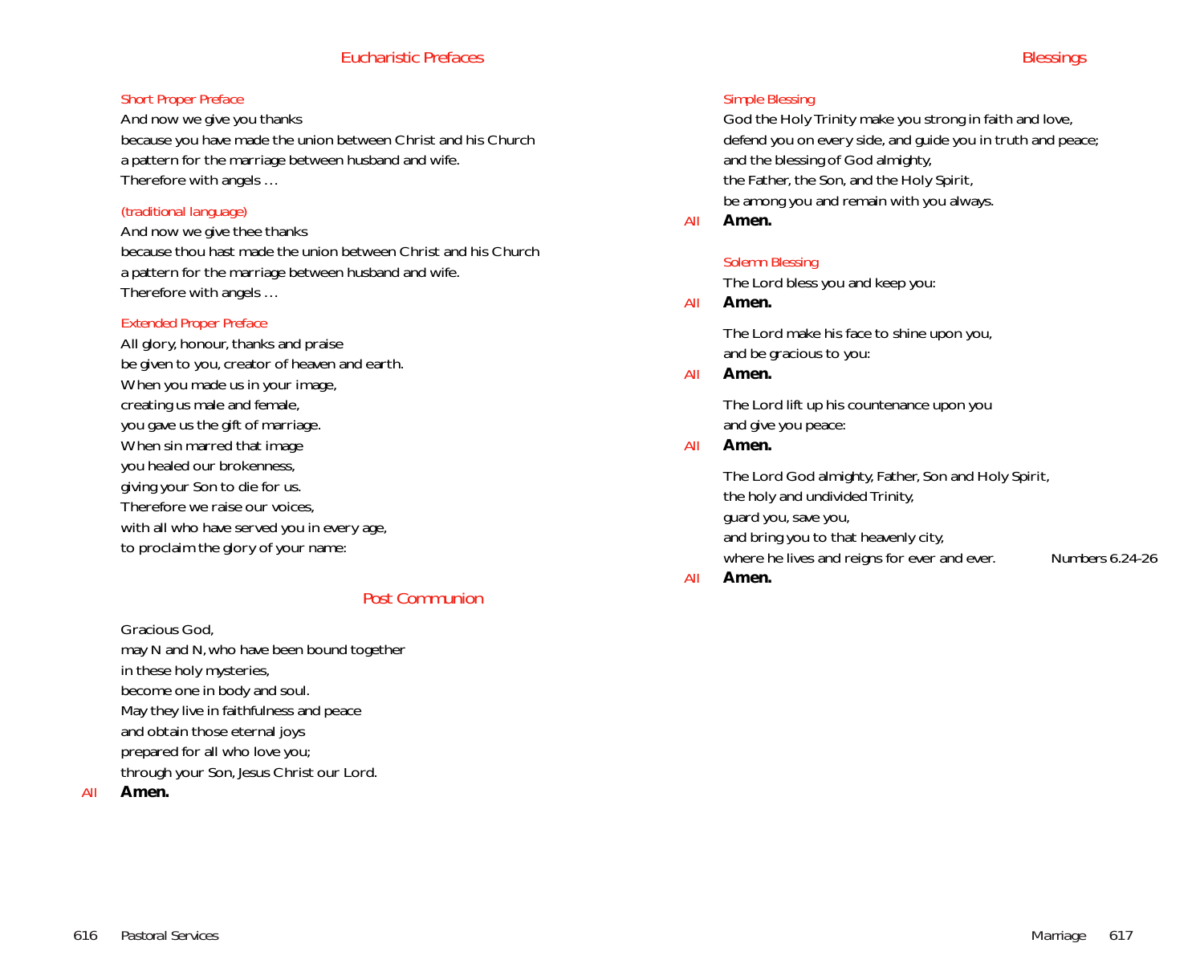# *¶ Funeral*

# *Gospel Acclamation*

# *Invitation to Confession*

As children of a loving heavenly Father, let us ask his forgiveness, for he is gentle and full of compassion.

# *The Collect*

Merciful Father,

hear our prayers and comfort us; renew our trust in your Son, whom you raised from the dead; strengthen our faith that [*N and*] all who have died in the love of Christ will share in his resurrection; who lives and reigns with you, in the unity of the Holy Spirit, one God, now and for ever.

#### *All* **Amen.**

# *(or)*

Eternal God, our maker and redeemer, grant us [*with N*] and all the faithful departed the sure benefits of your Son's saving passion and glorious resurrection: that, in the last day, when you gather up all things in Christ, we may with them enjoy the fullness of your promises; through Jesus Christ your Son our Lord, who is alive and reigns with you, in the unity of the Holy Spirit, one God, now and for ever.

# *All* **Amen.**

[Alleluia, alleluia.] God so loved the world that he gave his only Son. [Alleluia.] *cf John 3.16*

# *(or)*

[Alleluia, alleluia.] Blessed are those who die in the Lord for they rest from their labour. [Alleluia.] *cf Revelation 14.13*

# *Introduction to the Peace*

Jesus says: Peace I leave with you; my peace I give to you. Not as the world gives do I give you. Do not let your hearts be troubled, neither let them be afraid. [Alleluia.]

The peace of the risen Lord be always with you

*All* **and also with you.**

# *Preparation of the Table and the Gifts*

May all who are called to a place at your table follow in the way that leads to the unending feast of life.

*All* **Amen.**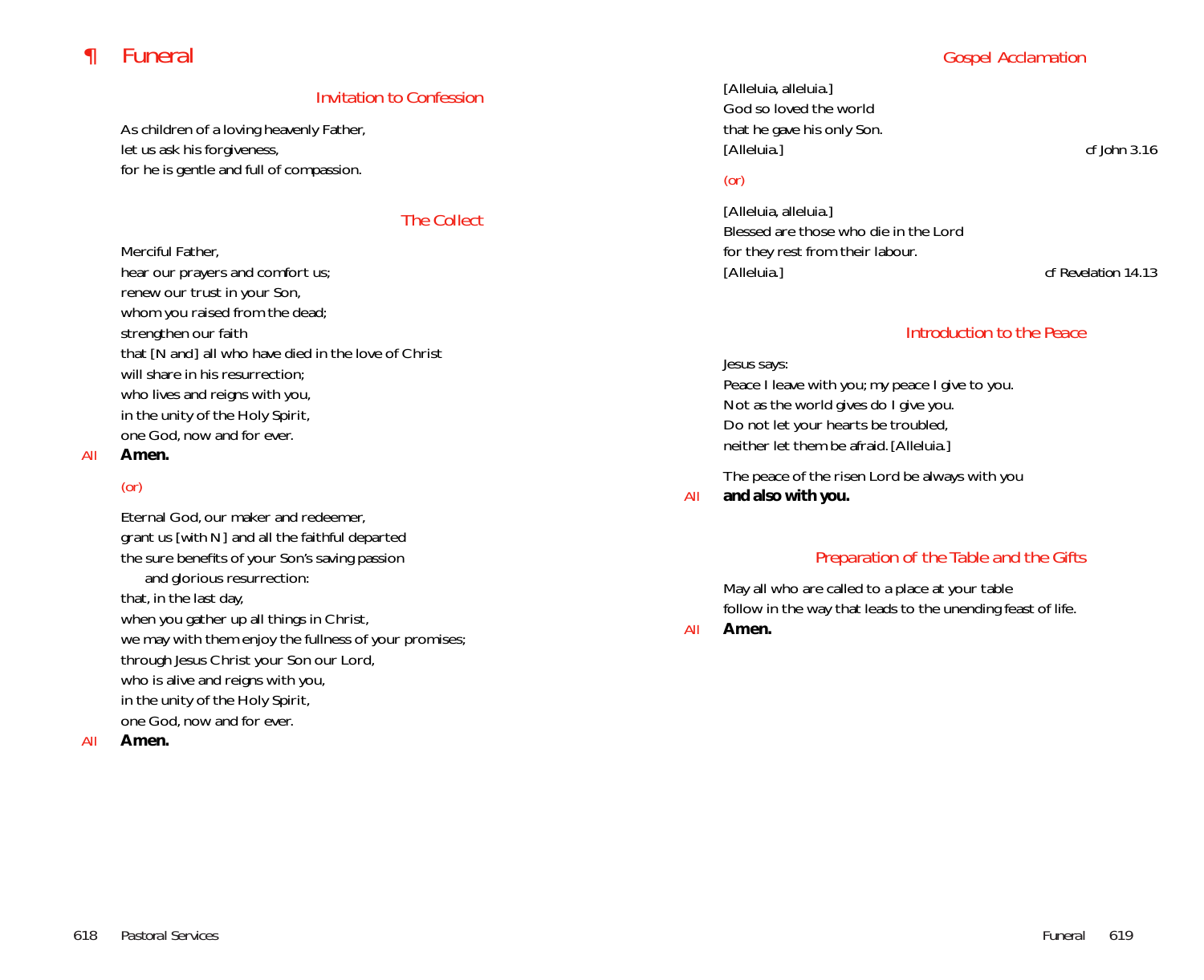# *Eucharistic Prefaces*

#### *Short Preface (contemporary language)*

And now we give you thanks through Jesus Christ our Lord. In him who rose from the dead our hope of resurrection dawned. The sting of death has been removed by the glorious promise of his risen life.

## *(or)*

And now we give you thanks because through him you have given us the hope of a glorious resurrection; so that, although death comes to us all, yet we rejoice in the promise of eternal life; for to your faithful people life is changed, not taken away; and when our mortal flesh is laid aside an everlasting dwelling place is made ready for us in heaven.

#### *(traditional language)*

And now we give thee thanks because through him thou hast given us the hope of a glorious resurrection; so that, although death comes to us all, yet we rejoice in the promise of eternal life; for to thy faithful people life is changed, not taken away; and when our mortal flesh is laid aside an everlasting dwelling place is made ready for us in heaven.

#### *Extended Preface*

Blessed are you, gracious God, creator of heaven and earth, giver of life, and conqueror of death. By his death on the cross, your Son Jesus Christ offered the one true sacrifice for sin, breaking the power of evil and putting death to flight. [With all your saints

*All* **we give you thanks and praise.**]

Through his resurrection from the dead you have given us new birth into a living hope, into an inheritance which is imperishable, undefiled, and unfading. [With all your saints

#### *All* **we give you thanks and praise.**]

The joy of resurrection fills the universe, and so we join with angels and archangels, with [*N and*] all your faithful people, evermore praising you and *saying*:

# *Acclamation in the Eucharistic Prayer*

#### *The following acclamation is particularly suitable*

Praise to you, Lord Jesus:

*All* **dying you destroyed our death, rising you restored our life: Lord Jesus, come in glory.**

# *Breaking of the Bread*

#### *The following words are particularly suitable*

Every time we eat this bread and drink this cup,

*All* **we proclaim the Lord's death until he comes.**

# *Invitation to Communion*

#### *The following invitation is particularly suitable*

Jesus is the Lamb of God who takes away the sin of the world. Happy are those who are called to his supper.

*All* **Lord, I am not worthy to receive you, but only say the word and I shall be healed.**